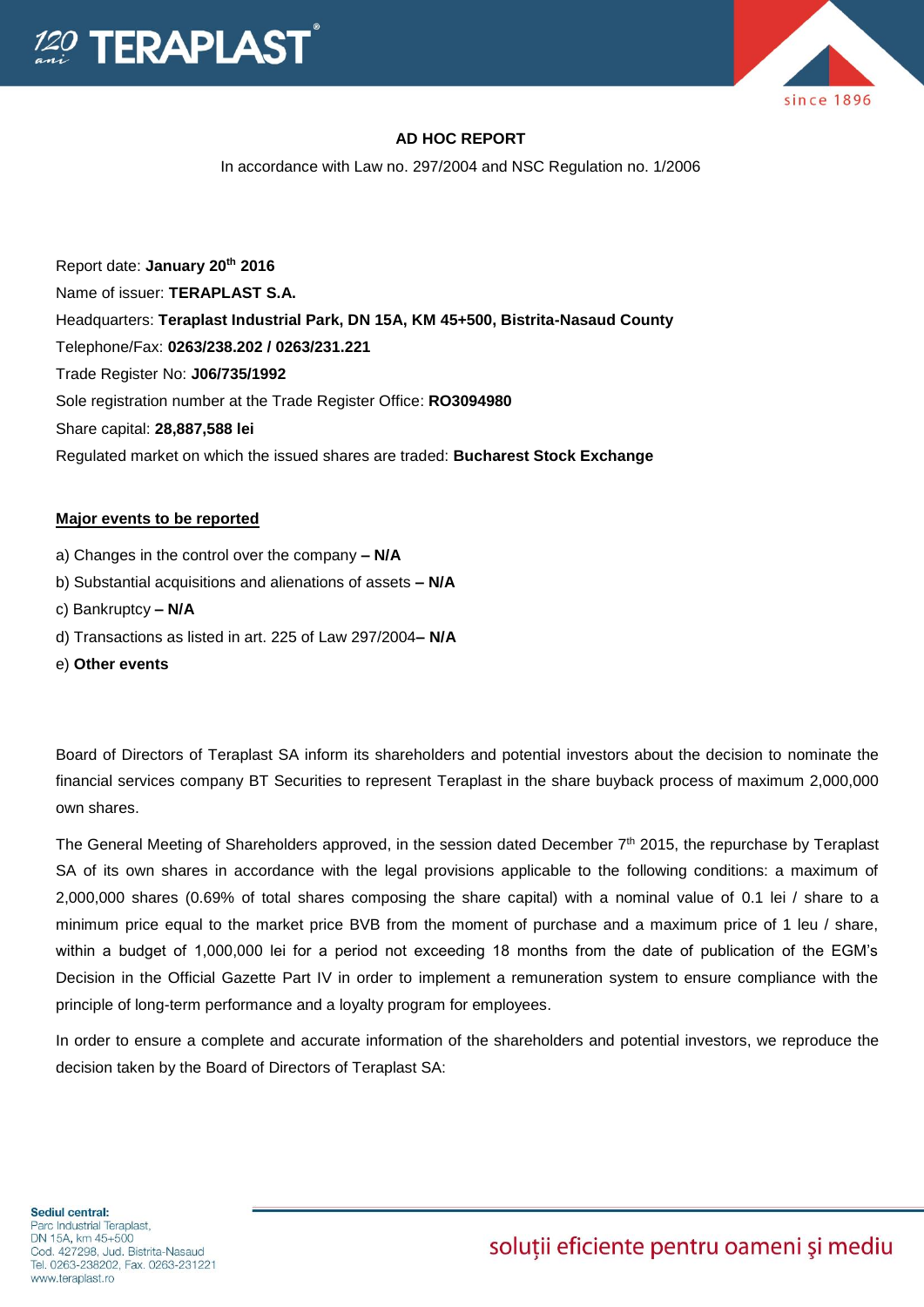# **DECISION of the Board of Directors of Teraplast SA. J06/735/1992, RO 3094980 No. 3, dated January 19th 2016**

According to the provisions of the art. 153^20 and Companies Law No. 31/1990, republished, the provisions of the Capital Market Law No. 297/2004 on the capital market and the Regulation No.1/2006 of NSC regarding issuers and operations with securities, modified by the Regulation No.31/2006 of NSC and Art. 18.4, paragraph (7) of the Articles of Association of Teraplast SA, headquartered in Bistrita, Teraplast Industrial Park, DN 15A, km 45+500, postal code 427298, Bistrita-Nasaud county, registered with the Trade Registry Office under No. J06/735/1992, VAT registration No. 309498, in the on-line meeting attended by all Board members, namely: Magda Eugenia Palfi-Tirau, Dorel Goia, Emanoil Ioan Viciu, Razvan Stefan Lefter and Teofil-Ovidiu Muresan,

# Considering the followings:

a. The EGMS decision no. 1 from December 7<sup>th</sup> 2015, by which it was approved the repurchase by Teraplast SA of its own shares in accordance with the legal provisions applicable to the following conditions: a maximum of 2,000,000 shares (0.69% of total shares composing the share capital) with a nominal value of 0.1 lei / share to a minimum price equal to the market price BVB from the moment of purchase and a maximum price of 1 leu / share, within a budget of 1,000,000 lei for a period not exceeding 18 months from the date of publication of the EGM's Decision in the Official Gazette Part IV in order to implement a remuneration system to ensure compliance with the principle of long-term performance and a loyalty program for employees, respectively giving a mandate to the Board of Directors in order to fulfill this decision.

# **After deliberations, the Board of Directors, with the favorable vote of all its members,**

#### **DECIDES**

- 1. Approves that the financial services company which will represent the interests of Teraplast SA in the buyback process of maximum 2,000,000 own shares to be BT Securities, headquartered in Cluj-Napoca, December 21st 1989 Blvd, No. 104, postal code 400124, Cluj county, Romania.
- 2. Empowers Mr. Alexandru Stanean, Interim Chief Executive Officer of Teraplast SA, to do all the necessary actions in order to sign the service contract with BT Securities, and also any other documents necessary for the buyback process.
- 3. Empowers Mr. Dorel Goia, Chairman of the Board of Directors, and Mrs. Magda-Eugenia Palfi-Tirau, Nonexecutive Director, to sign the Board decision, which was adopted.

The present decision was adopted and signed on January 19<sup>th</sup> 2016, in 4 (four) original copies.